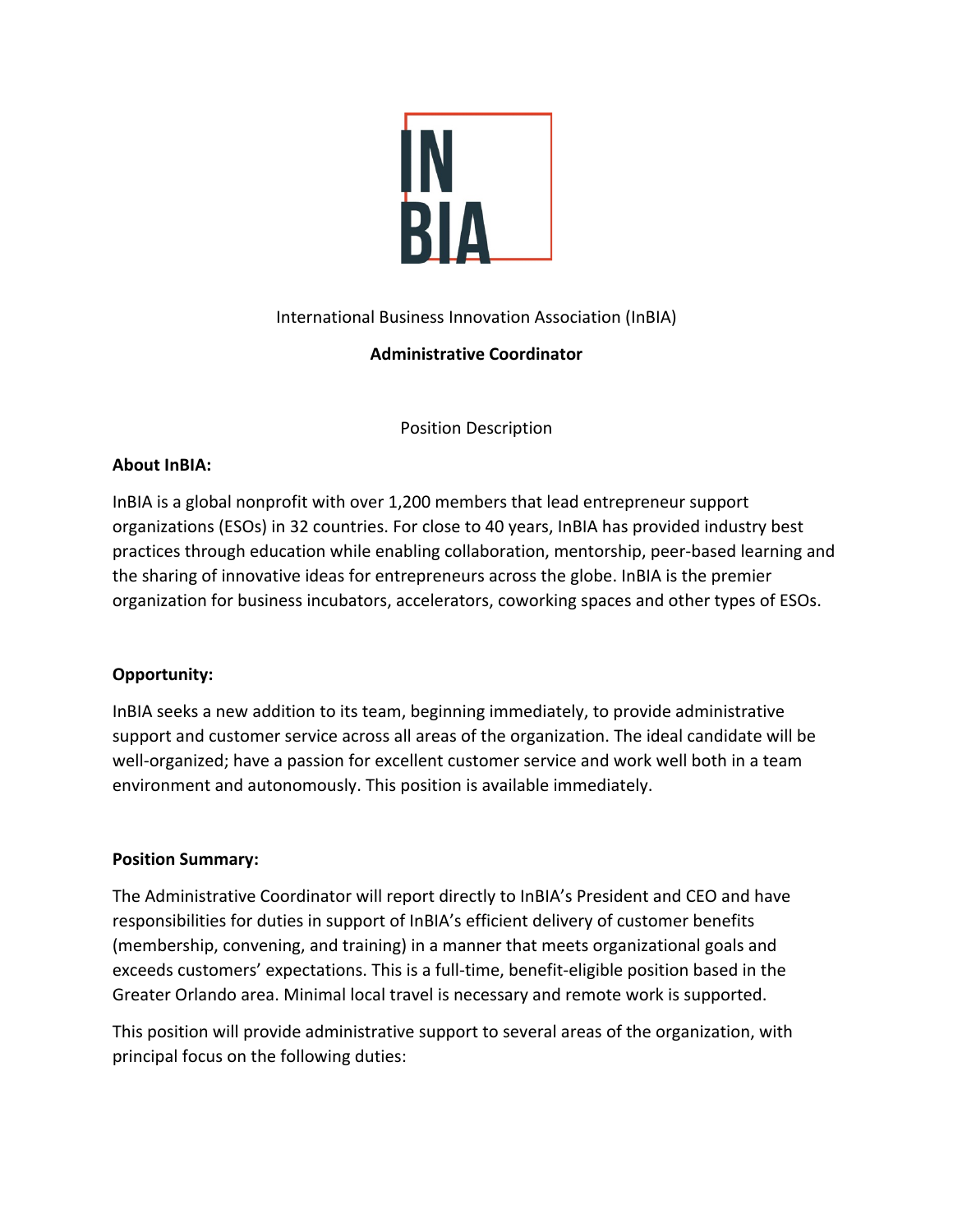## **Principal Responsibilities:**

- Tracking and processing memberships in InBIA to include the onboarding and renewing of memberships, maintaining member databases and providing reporting.
- Creating custom invoices and e-commerce forms, processing vendor registrations and issuing W-9s.
- Handling customer inquiries and resolving payment issues in a timely fashion.
- Collecting and processing incoming mail to include the depositing of customer payments.
- Processing, tracking and collecting customer payments for services purchased on credit.
- Initializing electronic payments and wire transfers to vendors and subcontractors.
- Processing of employee reimbursements for travel and miscellaneous expenses.
- Liaising with company's accountant to process company credit card transactions.
- Ordering office supplies.
- Tracking all assets of the organization to include computers, office equipment, furniture and publication inventories.
- Providing support for the onboarding of new employees.
- Liaising with company's landlord.
- Maintaining and renewing organizational documents to include registrations and certifications for general operations and convenings, vendor contracts and insurance policies.
- Processing of publication purchases and maintaining of an inventory of InBIA publications.
- Administering various cloud-based services to include Asana, phone.com and T-sheets.
- Supervision of company interns.
- Providing administrative support for InBIA convenings and trainings.
- Performing other related duties as required.

### **Required Competencies:**

- Demonstrated passion for delivering excellent customer service.
- Excellent written, verbal and interpersonal communication skills.
- Effective organizational skills to include the ability to create and maintain processes and meet deadlines with an attention to details.
- Ability to work independently as an individual contributor; manage multiple priorities; function effectively in a fast-paced entrepreneurial environment; and make prudent decisions.
- Analytical thinking and problem solving skills.
- Personal credibility and willingness to contribute to a team and help other colleagues when required.
- Proficiency in MS Office, Google Suite, Asana, Excel, Salesforce and ability to learn additional cloud-based systems.